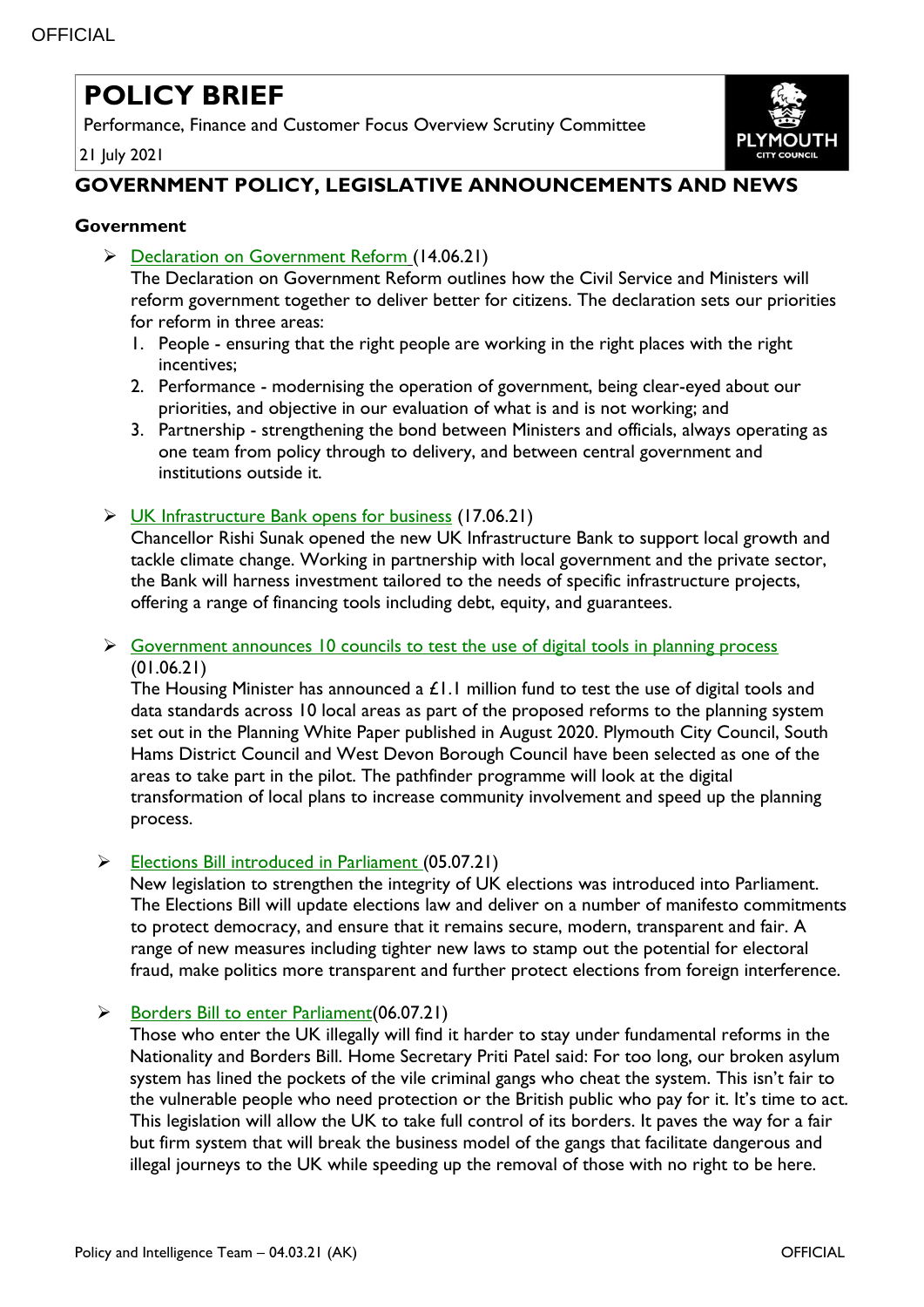## **Housing and Homelessness and debt**

- [More support for victims of domestic abuse at risk of homelessness](https://www.gov.uk/government/news/more-support-for-victims-of-domestic-abuse-at-risk-of-homelessness) (05.07.21) From today, victims who are homeless due to domestic abuse will be prioritised for accommodation from their council. Under the government's Domestic Abuse Act councils will have to find accommodation for people made homeless through domestic abuse, helping to ensure victims do not remain with their abuser for fear of not having a roof over their head.
- [Domestic Abuse Act: Homelessness new burdens funding 2021 to 2022](https://www.gov.uk/government/publications/domestic-abuse-act-homelessness-new-burdens-funding-2021-to-2022?utm_medium=email&utm_campaign=govuk-notifications&utm_source=1cc2edac-3a0f-4b03-9dff-9b94bb6b0e6c&utm_content=immediately) (07.06.21) Information regarding the allocation of funding local authorities will receive in 2021 to 2022 for homelessness priority need new burdens.
- [Government drive to end rough sleeping, building on success of Everyone In](https://www.gov.uk/government/news/government-continues-drive-to-end-rough-sleeping-building-on-success-of-everyone-in) (22.06.21) Rough sleepers are to be helped stay off the streets for good through a joined-up approach to treating the underlying causes of rough sleeping. Speaking with council and charity leaders, Housing Secretary Robert Jenrick set out government plans to build on the hugely successful 'Everyone In' programme through a renewed focus on cross-agency cooperation involving local NHS trusts, Public Health England and councils to tackle the complex root causes of rough sleeping.

#### $\triangleright$  [Move On Fund\(](https://www.gov.uk/government/publications/move-on-fund?utm_medium=email&utm_campaign=govuk-notifications&utm_source=a6695582-8182-4aee-b515-4753accabfd9&utm_content=immediately)07.07.21)

The Government is making available £50million across England (outside London) up to 2020/21 through the Move On Fund. The fund is part of a package of measures that have been announced through the Government's new Rough Sleeping Strategy.

#### Something [New measures to help vulnerable people in problem debt](https://www.gov.uk/government/news/new-measures-to-help-vulnerable-people-in-problem-debt) (29.06.21)

The government will legislate to increase the number of people eligible for Debt Relief Orders (DRO, helping more people to get out of problem debt. New monetary eligibility limits for those eligible for DROs come into effect from today. The changes to DRO eligibility criteria will see the level of debt at which people can apply for a DRO increase from £20,000 to £30,000.

#### **Finance**

#### [Procurement teams must consider wider benefits of public spending](https://www.gov.uk/government/news/procurement-teams-must-consider-wider-benefits-of-public-spending?utm_medium=email&utm_campaign=govuk-notifications&utm_source=4ccb4191-d62d-47b3-a085-beaa66efa0a1&utm_content=immediately)  $(03.06.21)$

New guidance sets out how public spending should help drive wider benefits, from job creation to helping protect the environment. The new guidance - issued to officials in central government as well as those at other public organisations such as local authorities, NHS trusts and police forces - makes it clear that the wider benefits of spending public money should be factored into the procurement process.

This includes considering how public contracts will help to create new businesses and jobs across the UK, lead to the development of new skills and innovations and tackle climate change and environmental waste. And while securing the best value for money is crucial, procurement teams have been told they must not simply award contracts to the lowest bidder – especially when wider economic benefits can be proved.

#### $\triangleright$  [Eviction protection extended for businesses most in need\(](https://www.gov.uk/government/news/eviction-protection-extended-for-businesses-most-in-need)16.06.21)

Businesses that have had to remain closed during the pandemic and are unable to pay rent on their commercial property will continue to be protected from eviction, giving them the breathing space they need and helping to protect jobs, the government has announced today. Communities Secretary Robert Jenrick has announced that legislation will be introduced in this session to ringfence outstanding unpaid rent that has built up when a business has had to remain closed during the pandemic. The existing measures in place to protect commercial tenants from eviction will be extended to 25 March 2022.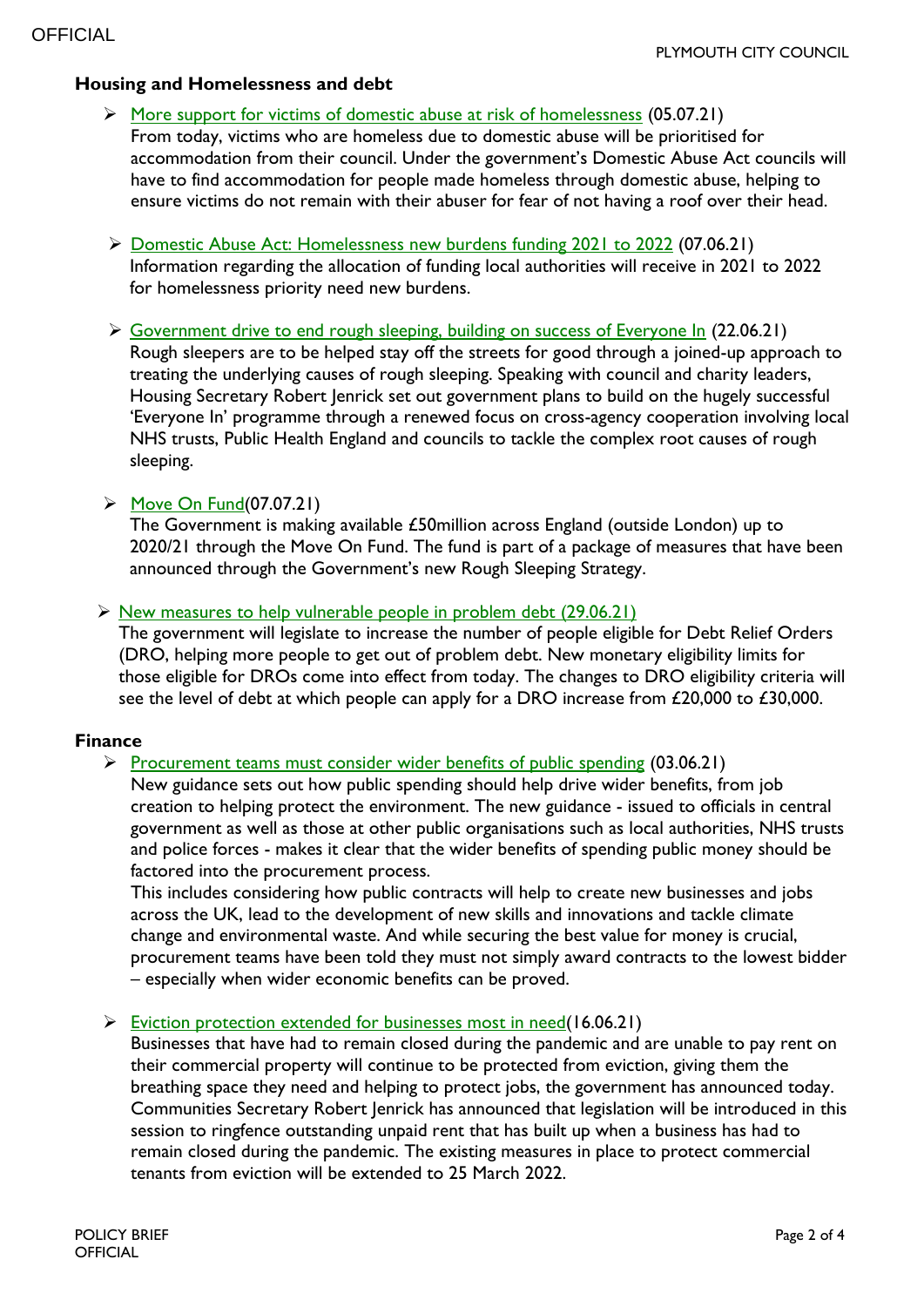# $\triangleright$  [School funding to be made fairer and clearer](https://www.gov.uk/government/news/school-funding-to-be-made-fairer-and-clearer?utm_medium=email&utm_campaign=govuk-notifications&utm_source=e41296bb-4f2e-45b6-ab1c-e18805dbd55e&utm_content=immediately) (08.07.21)

School funding to be made simpler, fairer and more transparent as the Government levels up education across the country. The Government is launching a consultation that seeks views on how to simplify that process and, ensure all schools are funded on a single, fair and consistent basis.

The consultation seeks to allow the department, with the sector, to work through how specific aspects of the current funding system would need to change and be developed, including:

- Ensuring a smooth transition for schools as we implement reforms.
- Supporting effective SEND provision for schools.
- Developing the schools NFF, particularly to improve how funding is allocated to schools that face additional premises costs.

#### $\triangleright$  [New recovery fund to tackle harms facing vulnerable children](https://www.gov.uk/government/news/new-recovery-fund-to-tackle-harms-facing-vulnerable-children?utm_medium=email&utm_campaign=govuk-notifications&utm_source=ed3bb4da-5690-4093-bbf0-d5f37ffa4e50&utm_content=immediately)

A new programme aimed at levelling up outcomes for vulnerable children and building back a fairer, more resilient system has been announced, backed by £24 million. The new fund will support projects tackling the issues facing the most vulnerable children in society in 2021-22, including Female Genital Mutilation (FGM) abuse, care for unaccompanied asylum-seeking children, preventing adolescents from being caught up in harms outside the home such as gangs and reducing the pressure on the system by reducing court backlogs or improving technology.

#### [Free school travel: funding allocations](https://www.gov.uk/government/publications/extended-rights-to-free-school-travel--2?utm_medium=email&utm_campaign=govuk-notifications&utm_source=7511d245-ca3e-4c43-8fda-d27737eba6c2&utm_content=immediately) (03.06.21)

Funding for local authorities to spend on home-to-school travel for children from low-income families from 2017 to 2021.This funding is used to pay for home-to-school travel for children from low income families, as required by the Education Act 1996. Further information is available in the [Home to school travel and transport statutory guidance.](https://www.gov.uk/government/publications/home-to-school-travel-and-transport-guidance)

#### $\triangleright$  [£10 million scheme to help pupils boost core skills](https://www.gov.uk/government/news/10-million-scheme-to-help-pupils-boost-core-skills?utm_medium=email&utm_campaign=govuk-notifications&utm_source=c09a4e38-c2de-48a9-8436-c1c5320e5516&utm_content=immediately)

Programmes targeted at pupils starting primary and secondary school, who will take part in focused English and maths catch-up sessions. The scheme will begin in the Autumn term Specialist training and materials will be provided to support focused sessions to boost numeracy and literacy skills and help pupils catch-up in these core subjects. Schools with high proportions of children from disadvantaged backgrounds will be prioritised for the schemes in order to support those most impacted by the disruption to education.

#### $\triangleright$  [Firms must commit to net zero to win major government contracts](https://www.gov.uk/government/news/firms-must-commit-to-net-zero-to-win-major-government-contracts?utm_medium=email&utm_campaign=govuk-notifications&utm_source=5d4e4227-5e66-46cd-ac27-e8b7b3e66aa0&utm_content=immediately) (07.06.21)

New measures will require businesses to commit to net zero by 2050 and publish clear and credible

carbon reduction plans before they can bid for major government contracts.

## **Culture**

 $\triangleright$  [Search for the next UK City of Culture launched\(](https://www.gov.uk/government/news/search-for-the-next-uk-city-of-culture-launched)01.06.21)

Culture Secretary Oliver Dowden has launched the search for UK City of Culture 2025. The competition is now live and applications are encouraged from towns and cities across the UK. For the first time, groups of towns will now be able to join together and apply for the title to be awarded to their local area. The winner will have the baton passed to them from Coventry - UK City of Culture 2021.